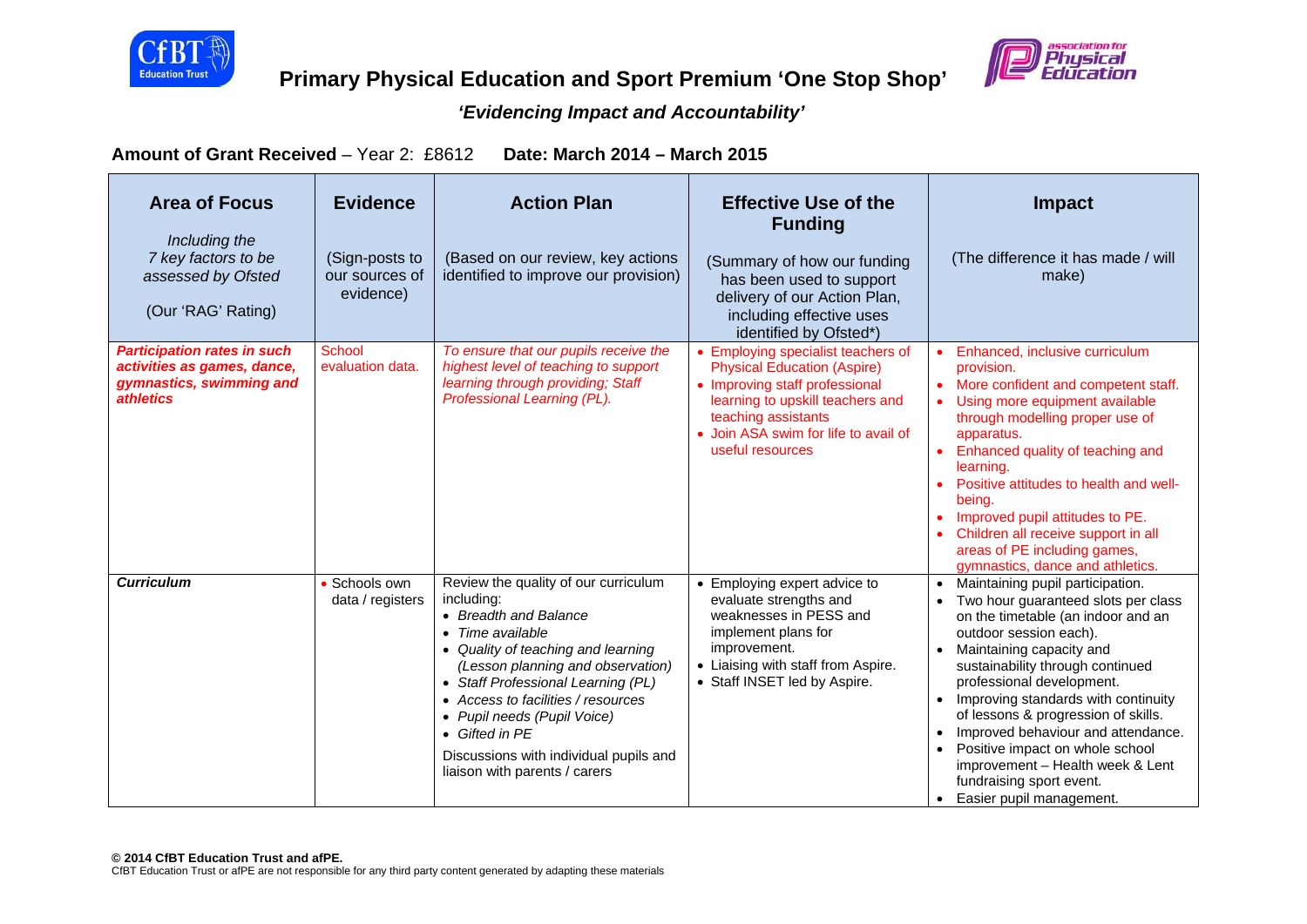



| <b>Area of Focus</b><br>Including the<br>7 key factors to be<br>assessed by Ofsted<br>(Our 'RAG' Rating)    | <b>Evidence</b><br>(Sign-posts to<br>our sources of<br>evidence)                                                                                                         | <b>Action Plan</b><br>(Based on our review, key actions<br>identified to improve our provision)                                                                                                                                                                                                                                                                                                                                                                                                               | <b>Effective Use of the</b><br><b>Funding</b><br>(Summary of what our funding<br>has been used for, including<br>effective uses identified by<br>Ofsted*)                                                                                                                                                                                                                                                                                                                                                                                                                                                                | <b>Impact</b><br>(The difference it has made / will<br>make)                                                                                                                                                                                                                                                                                                                                                                                                                            |
|-------------------------------------------------------------------------------------------------------------|--------------------------------------------------------------------------------------------------------------------------------------------------------------------------|---------------------------------------------------------------------------------------------------------------------------------------------------------------------------------------------------------------------------------------------------------------------------------------------------------------------------------------------------------------------------------------------------------------------------------------------------------------------------------------------------------------|--------------------------------------------------------------------------------------------------------------------------------------------------------------------------------------------------------------------------------------------------------------------------------------------------------------------------------------------------------------------------------------------------------------------------------------------------------------------------------------------------------------------------------------------------------------------------------------------------------------------------|-----------------------------------------------------------------------------------------------------------------------------------------------------------------------------------------------------------------------------------------------------------------------------------------------------------------------------------------------------------------------------------------------------------------------------------------------------------------------------------------|
| <b>Extra-Curricular</b><br>The range of provisional<br>and alternative sporting<br><i><b>activities</b></i> | • After school<br>registers<br>• Curricular and<br>extra-curricular<br>plans (website)<br>overview)<br>• Registers of<br>participation<br>• Trips & visitors<br>overview | • The promotion of active, healthy<br>lifestyles<br>• Range of activities offered<br>• The time of day when activities are<br>offered including any lunch time<br>activities.<br>• Some clubs offered free (if<br>required).                                                                                                                                                                                                                                                                                  | Employed two external agency<br>staff to run after school extra-<br>curricular activities.<br>Provided children with lunch<br>$\bullet$<br>time activities through<br>Playleaders activities.<br>Providing subsidised clubs for<br>all pupils to participate.<br>Improve fitness through fitness<br>clubs                                                                                                                                                                                                                                                                                                                | • Increased pupil participation.<br>Engaged or re-engaged disaffected<br>pupils<br>Enhanced, extended, inclusive extra-<br>$\bullet$<br>curricular provision.<br>Positive attitudes to health and well-<br>being.<br>Enhanced quality of delivery of<br>activities.<br>• Increased range/choice of activities.                                                                                                                                                                          |
|                                                                                                             | • Pupil Voice<br>data                                                                                                                                                    | Review the quality of our extra-<br>curricular provision including:<br>• Ensure the enhancement and<br>extension of our curriculum<br>provision<br>• Inclusion<br>• Quality and qualifications of staff<br>providing the activity<br>• Access to facilities (on-site / off-<br>site)<br>• Pupil needs/interests (Pupil Voice)<br>• Partnerships and links with clubs<br>• Talent provision<br>• Staff Professional Learning (PL)<br>• Discussions with individual pupils<br>and liaison with parents / carers | Employing local coaches to<br>$\bullet$<br>provide extra-curricular sporting<br>opportunities<br>Providing PL and payment for<br>midday supervisors to introduce<br>multi-activities at break and<br><b>lunchtimes</b><br>Introducing an in-school<br>$\bullet$<br>physical activity programme<br>Providing pupils who are gifted<br>$\bullet$<br>and talented in sport with<br>expert, intensive coaching and<br>support (allowing them release<br>from lessons for extra training<br>sessions)<br>Employing expert advice to<br>evaluate strengths and<br>weaknesses in PESS and<br>implement plans for<br>improvement | Improved standards.<br>$\bullet$<br>• Improved behaviour and attendance<br>and reduction of low level disruption.<br>Improved pupil attitudes to PESS.<br>Positive impact on whole school<br>improvement.<br>Easier pupil management.<br>More confident and competent staff<br>at lunch time.<br>• Clearer talent pathways.<br>Increased school-community links.<br>Children taking on the role of leading<br>play activities at lunch time with the<br>younger children (Playleaders). |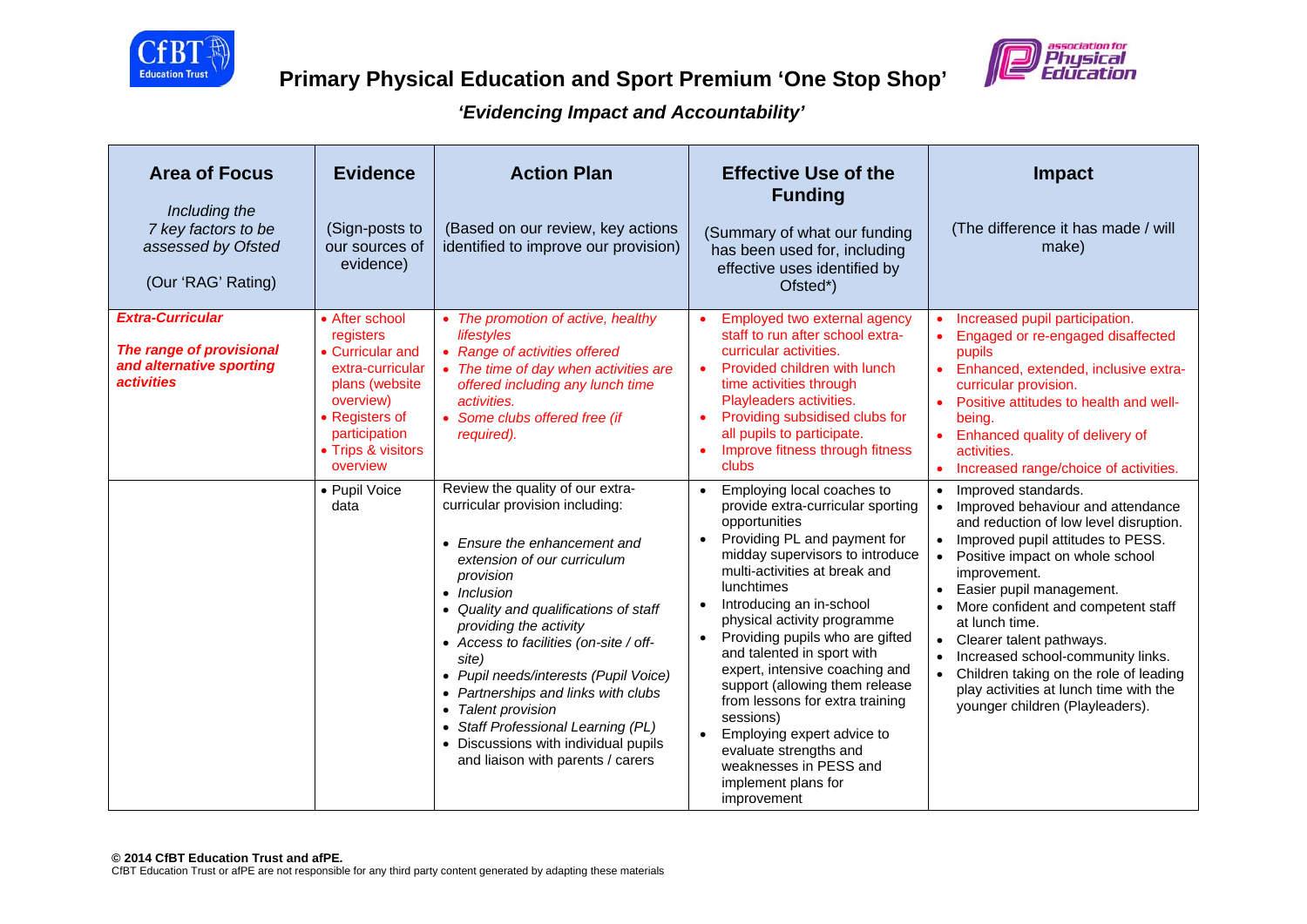



| <b>Area of Focus</b><br>Including the<br>7 key factors to be<br>assessed by Ofsted<br>(Our 'RAG' Rating)                                                                                                                      | <b>Evidence</b><br>(Sign-posts to<br>our sources of<br>evidence)                                                                                                                                                                                                                                             | <b>Action Plan</b><br>(Based on our review, key actions<br>identified to improve our provision)                                                                                                                                                                                                                                                                                                                                                                                                                                                                                                                | <b>Effective Use of the</b><br><b>Funding</b><br>(Summary of what our funding<br>has been used for, including<br>effective uses identified by<br>Ofsted*)                                                                                                                                                                                                                                                                                   | <b>Impact</b><br>(The difference it has made / will<br>make)                                                                                                                                                                                                                                                                                |
|-------------------------------------------------------------------------------------------------------------------------------------------------------------------------------------------------------------------------------|--------------------------------------------------------------------------------------------------------------------------------------------------------------------------------------------------------------------------------------------------------------------------------------------------------------|----------------------------------------------------------------------------------------------------------------------------------------------------------------------------------------------------------------------------------------------------------------------------------------------------------------------------------------------------------------------------------------------------------------------------------------------------------------------------------------------------------------------------------------------------------------------------------------------------------------|---------------------------------------------------------------------------------------------------------------------------------------------------------------------------------------------------------------------------------------------------------------------------------------------------------------------------------------------------------------------------------------------------------------------------------------------|---------------------------------------------------------------------------------------------------------------------------------------------------------------------------------------------------------------------------------------------------------------------------------------------------------------------------------------------|
| <b>Participation and success in</b><br>competitive school sports<br>(Includes increased numbers<br>of pupils participating in an<br>increased range of<br>competitive opportunities as<br>well as success in<br>competitions) | Schools own<br>data/<br>registers<br>• Calendar of<br>events /<br>fixture lists                                                                                                                                                                                                                              | • To allow children to participate in<br>local competitions.<br>• Review our strategy for engaging in<br>competition<br>• Engage more staff / parents /<br>volunteers / young leaders<br>• Improve links with other schools<br>• Hold events during the school day                                                                                                                                                                                                                                                                                                                                             | • Paying staff or external sports<br>coaches to run competitions, or<br>to increase pupils' participation in<br>national school games<br>competitions<br>• Paying for transport for fixtures<br>and festivals<br>• PE coordinator to attend BCSSA<br>AGM with dates for fixtures.                                                                                                                                                           | • Increased pupil participation.<br>Extended provision.<br>Increased staffing capacity.<br>• Improved positive attitudes to health<br>and well-being and PESS.<br>• Clearer talent pathways, finishing<br>higher up the table in league games<br>than in previous years. Showing<br>improvement over time.                                  |
| How inclusive the physical<br>education curriculum is                                                                                                                                                                         | • Evaluation<br>from<br>employed PE<br>mentor<br>• Curriculum<br>plan<br>• Long, medium<br>and short-<br>Term plans<br>• Planning for<br>Gifted and<br>SEND pupils<br>$\bullet$ Pupil<br>Progress<br>Reports (The<br>progress<br>pupils make<br>relative to<br>their starting<br>points, ability<br>and age) | • Quality of teaching and learning<br>• Staff Professional learning<br>• Breadth and balance of areas<br>covered in PE<br>• We have no children with<br>physical disabilities. Our aim is<br>to improve our children's fitness<br>Review the quality of our curriculum<br>including:<br>• Breadth and Balance<br>• Accessibility of all the activities<br>• Use of TA's to support learning<br>• Quality of teaching and learning<br>• Staff Professional Learning (PL)<br>• Access to facilities / resources<br>• Pupil Needs (Pupil Voice)<br>Check equipment to ensure it meets<br>the needs of our pupils. | • Purchasing specialist equipment<br>and teaching resources to<br>develop a fully inclusive<br>curriculum (if required).<br>• Introducing basic movement skills<br>in the Early Years / Foundation<br>Stage<br>• PL for staff to increase subject<br>knowledge and confidence in PE<br>from Reception to Year 6.<br>• Employing expert advice to<br>evaluate strengths and<br>weaknesses in PESS and<br>implement plans for<br>improvement. | • A more inclusive curriculum which<br>inspires and engages all pupils.<br>More confident and competent staff.<br>$\bullet$<br>Enhanced quality of teaching and<br>learning including Reception class.<br>Increased capacity and sustainability.<br>Improved resources (as required) to<br>ensure coverage of the all of the<br>curriculum. |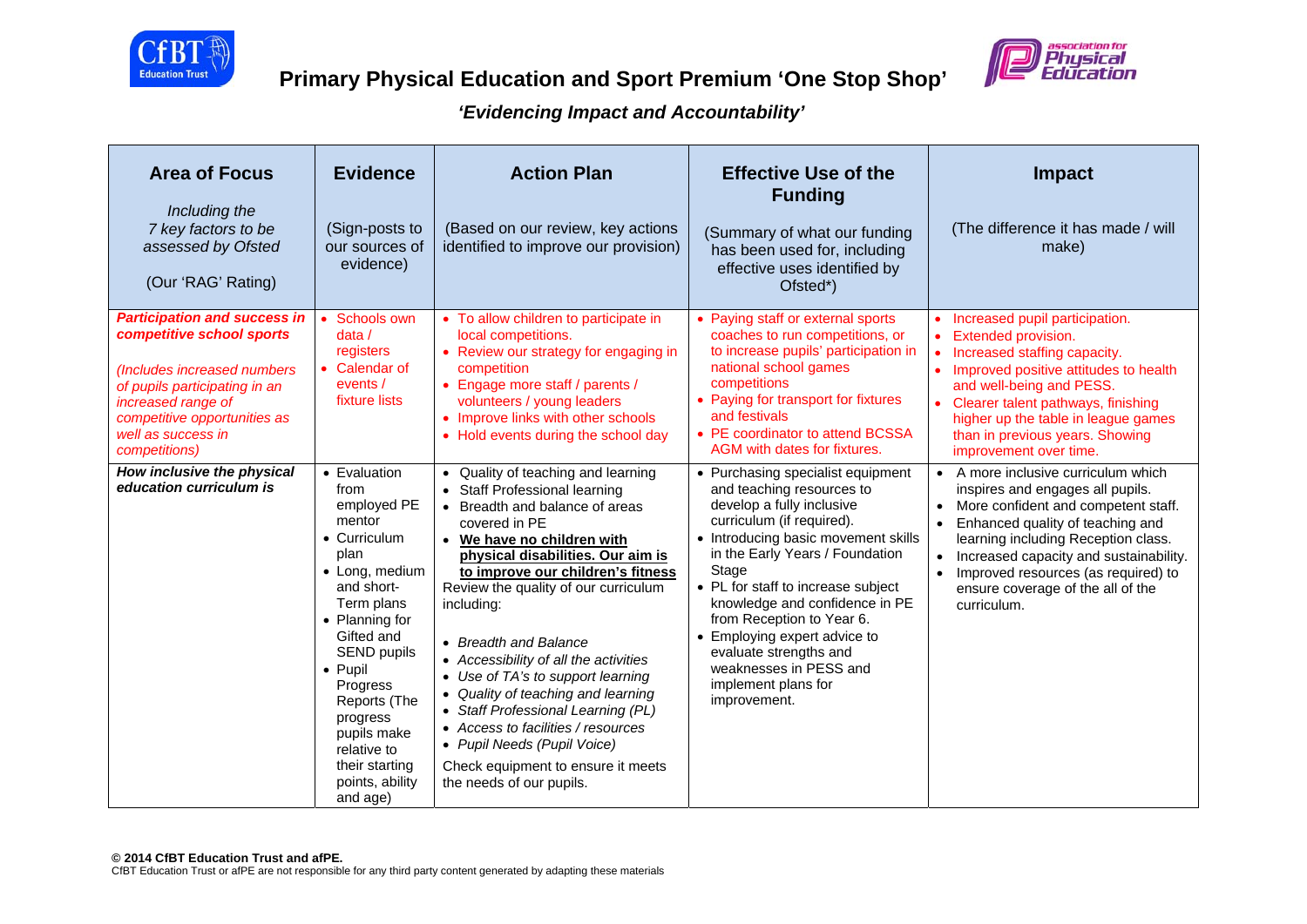



| <b>Area of Focus</b><br>Including the<br>7 key factors to be<br>assessed by Ofsted<br>(Our 'RAG' Rating) | <b>Evidence</b><br>(Sign-posts to<br>our sources of<br>evidence)                                                                                                                                                                                                               | <b>Action Plan</b><br>(Based on our review, key actions<br>identified to improve our provision)                                                                                                                         | <b>Effective Use of the</b><br><b>Funding</b><br>(Summary of what our funding<br>has been used for, including<br>effective uses identified by<br>Ofsted*)             | Impact<br>(The difference it has made / will<br>make)                                                                                                                                                                                                                                                                                                                                                                                                                              |
|----------------------------------------------------------------------------------------------------------|--------------------------------------------------------------------------------------------------------------------------------------------------------------------------------------------------------------------------------------------------------------------------------|-------------------------------------------------------------------------------------------------------------------------------------------------------------------------------------------------------------------------|-----------------------------------------------------------------------------------------------------------------------------------------------------------------------|------------------------------------------------------------------------------------------------------------------------------------------------------------------------------------------------------------------------------------------------------------------------------------------------------------------------------------------------------------------------------------------------------------------------------------------------------------------------------------|
| <b>Partnership work on</b><br>physical education with<br>other schools and other<br>local partners       | • Membership<br>of networks<br>$\bullet$ School /<br><b>Subject Action</b><br>Plans /<br>minutes<br>$\bullet$ Attendance at<br><b>PF Forums</b><br>$\bullet$ afPE PL<br>• YST PL<br>$\bullet$ School – club<br>Links data<br>• Governors'<br>minutes /<br>reports<br>• Website | Review our partnerships and<br>$\bullet$<br>membership of networks<br>Attend local PESS forums<br>Identify any new possible<br>partnerships<br>Liaise with PE coordinator from<br>$\bullet$<br><b>Greenwood Academy</b> | Buying into existing local sports<br>networks<br>Employing expert advice to<br>evaluate strengths and<br>weaknesses in PESS and<br>implement plans for<br>improvement | Increased staff knowledge and<br>understanding of the subject area.<br>More sustainable workforce.<br>Enhanced quality of provision.<br>Increased pupil participation in<br>competitive activities and showing<br>success.<br>Increased range of opportunities.<br>The sharing of best practice (staff<br>from Greenwood Academy).<br>Increased pupil awareness of<br>opportunities available in the<br>community.<br>Establishing effective links with local<br>secondary school. |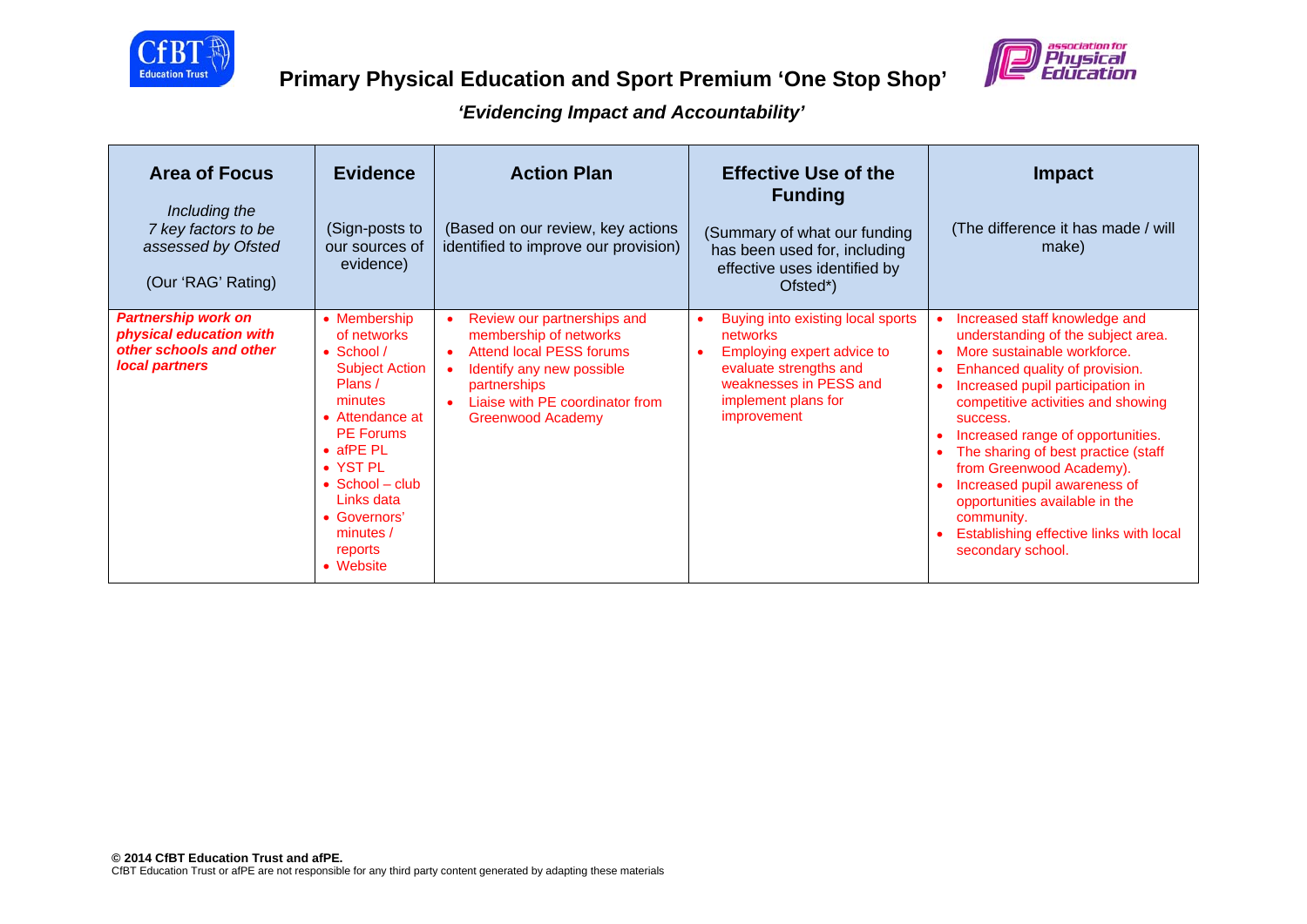

# **Primary Physical Education and Sport Premium 'One Stop Shop'**



| <b>Area of Focus</b><br>Including the<br>7 key factors to be<br>assessed by Ofsted<br>(Our 'RAG' Rating)                                                             | <b>Evidence</b><br>(Sign-posts to<br>our sources of<br>evidence)                                   | <b>Action Plan</b><br>(Based on our review, key actions<br>identified to improve our provision)                                                                                                                                                                                                                                                                                                                                                                                                                                                                                                                                                                                                        | <b>Effective Use of the</b><br><b>Funding</b><br>(Summary of what our funding<br>has been used for, including<br>effective uses identified by<br>Ofsted*)                                                                                                                                                                                                                                                                                                                                                                | <b>Funding</b><br><b>Breakdown</b><br>(How much<br>spent on each<br>area) | <b>Impact</b><br>(The difference it has made / will<br>make)                                                                                                                                                                                                                                                                                                                                                                                                                                                                                        |
|----------------------------------------------------------------------------------------------------------------------------------------------------------------------|----------------------------------------------------------------------------------------------------|--------------------------------------------------------------------------------------------------------------------------------------------------------------------------------------------------------------------------------------------------------------------------------------------------------------------------------------------------------------------------------------------------------------------------------------------------------------------------------------------------------------------------------------------------------------------------------------------------------------------------------------------------------------------------------------------------------|--------------------------------------------------------------------------------------------------------------------------------------------------------------------------------------------------------------------------------------------------------------------------------------------------------------------------------------------------------------------------------------------------------------------------------------------------------------------------------------------------------------------------|---------------------------------------------------------------------------|-----------------------------------------------------------------------------------------------------------------------------------------------------------------------------------------------------------------------------------------------------------------------------------------------------------------------------------------------------------------------------------------------------------------------------------------------------------------------------------------------------------------------------------------------------|
| <b>Links with other subjects</b><br>that contribute to pupils'<br>overall achievement and<br>their greater spiritual, moral,<br>social and cultural skills<br>(SMSC) | • Whole School<br>Plan /SEF<br>• PE Subject<br>Plan<br>• Whole school<br>policies / PE<br>policies | • Review the contribution of PESS to<br>whole school priorities, ensuring<br>vision for PESS is developed to<br>reflect contribution to SMSC<br>• Meet with other Subject Co-<br>ordinators and share the<br>contribution PESS can make across<br>the curriculum<br>• Other Subject Co-ordinators to<br>identify how their subject areas can<br>contribute to learning in PE<br>• Share effective practice<br>Ensure professional learning<br>opportunities are provided as<br>required to up skill staff<br>• Identify the positive impact that<br>PESS has on:<br>Academic achievement<br>(e.g. literacy and numeracy)<br>Behaviour and safety<br>Attendance<br>Health and well-being<br><b>SMSC</b> | • Employing expert advice to<br>evaluate the school's current<br>strengths and weaknesses in PE<br>and sport, and implement plans<br>for improvement through Evolve<br>(part of the year) and Aspire.<br>• Providing PL on how to teach PE<br>effectively<br>• Employing specialist PE teachers<br>/coaches to work alongside<br>teachers in lessons to increase<br>their subject knowledge<br>• Ensuring that once PESS subject<br>knowledge is secure, all staff<br>support and implement cross<br>curricular learning | £750 Evolve<br>£4000 Aspire<br>curriculum                                 | Whole school targets met more<br>effectively.<br>Academic achievement enhanced.<br>Pupils understand the value of<br>PESS to their learning across the<br>school.<br>Staff across the school can start to<br>make the links across subjects and<br>themes including PE.<br>Pupil concentration, commitment,<br>self-esteem and behaviour<br>enhanced.<br>Positive behaviour and a sense of<br>fair play enhanced.<br>Good citizenship promoted.<br>Improvement in maths skills of<br>pupils through Maths on the Move<br>(MOTM) scheme with Aspire. |